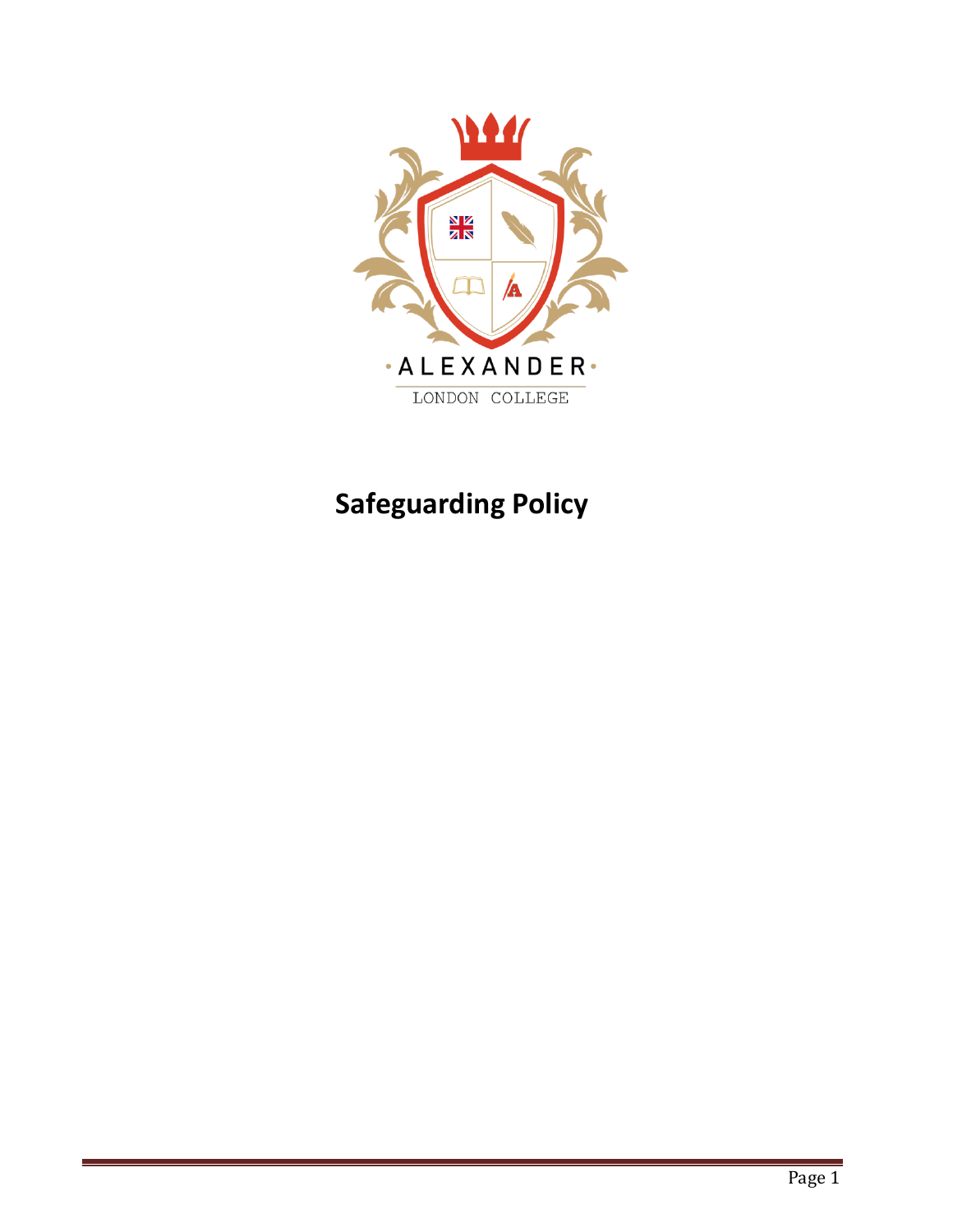# **Definitions**

Safeguarding of staff and students is the prime responsibility of Alexander London College. The policy applies to entire staff and students irrespective of any other characteristics. It means that it applies to anyone may be susceptible to being drawn in to extremism.

A child is defined as a young person under the age of 18 (Education Act 2002 section 175). The term child also includes those aged 18-20 who have been looked after by an authority from 16 or who have a learning disability (Children Act 2004).

The Government has defined the term 'safeguarding children' as:

'*The process of protecting children from abuse or neglect, preventing impairment of their health and development, and ensuring they are growing up in circumstances consistent with the provision of safe and effective care that enables children to have optimum life chances and enter adulthood successfully.*'

Child protection is part of safeguarding and promoting welfare and it refers specifically to those children who are suffering, or at risk of suffering significant harm. The prime responsibility for child protection lies with the Local Authority Children & Young People services and the police. Under the Children Act 1989 and the Children Act 2004, local authorities have a duty to protect children from abuse and to establish co-operative partnership working arrangements to improve the well-being of children.

# **Key Principles**

- It is the responsibility of all adults to safeguard and promote the welfare of children and young people.
- It is the responsivity of the College to safeguard and promote the welfare of its staff and students and other people associated with the premises directly or indirectly.
- Adults who work with children and young people are responsible for their own conduct and should avoid conduct which may lead to any reasonable person questioning their motivation and intentions
- The protection of children is a shared agency responsibility
- The abuse of staff or students is a clear infringement of human rights and in many cases may be a criminal offence.
- The same professional standards apply regardless of culture, disability, gender, language, racial origin, religious belief and/or sexual identity.

# **Statement of Policy**

Alexander London College recognises that it has a role in the safeguarding and welfare of its staff and students.

Alexander London College recognises that members of staff, volunteers and learners have a role in safeguarding the welfare of children and vulnerable adults (as defined by the Children Act 1989, the Children Act 2004 and the Education Act 2002).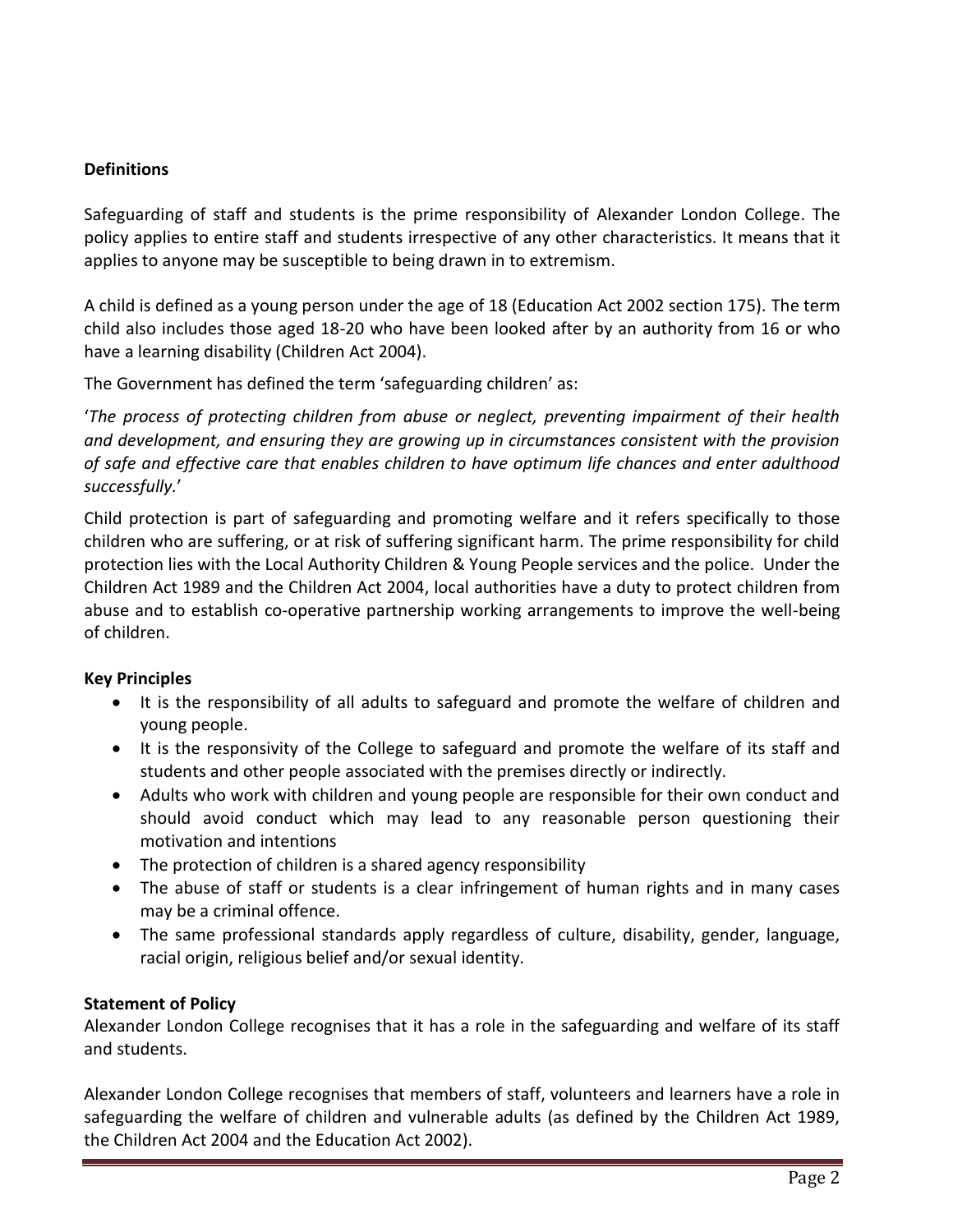Alexander London College will establish and maintain policies and procedures to provide a safe environment for its staff, students, children and vulnerable adults. Alexander London College will operate according to the procedures established by the Government Legislation..

The Head of Human Resource is nominated by the Directors to co-ordinate and manage the procedures related to the protection of staff and students.

This policy applies to all provision for staff, students, and children, including 14-18 programmes, work placements, trips and visits. Alexander London College will ensure that appropriate risk assessments will be undertaken before students and staff go on trips, visits or work placements. Alexander London College procedures, including advance approvals if required, will be followed in every case.

Alexander London College will promote the well being and safety of its staff and students through the Safeguarding action plan.

## **Types of abuse**

The definition of abuse is broad but includes:

**Neglect**: failure to keep a student from harm, failing to provide care including proper hygiene, safety and emotional support.

**Physical Abuse:** includes shaking, throwing, poisoning, burning, hitting, scalding, drowning, suffocating or failing to protect from physical harm.

**Emotional Abuse:** persistent emotional ill treatment such as conveying that a student or staff member is worthless, unloved or inadequate. It may involve children feeling constantly frightened or in danger.

**Sexual Abuse:** forcing or enticing to be involved with sexual activities. Activities may be physical or they may involve non-physical activities such as looking at pornographic material and grooming. It can be committed by men, women and other children.

**Abuse by a person in a position of trust**: includes a professional or staff member encouraging and engaging in an inappropriate relationship with student, child or vulnerable adult. The person in a position of trust may have behaved in a way that has harmed or may have harmed a student or vulnerable adult. They may have committed a criminal offence in relation to a child or vulnerable adult. They may have behaved towards children in a way that indicates they are unsuitable to work with children or vulnerable adults.

**Bullying & Coercion:** threatening a student/staff that something will happen if they do not comply with a specific request. The wilful, conscious desire to hurt, threaten or frighten someone else.

**Forced Marriage:** a marriage conducted without valid consent of one or both parties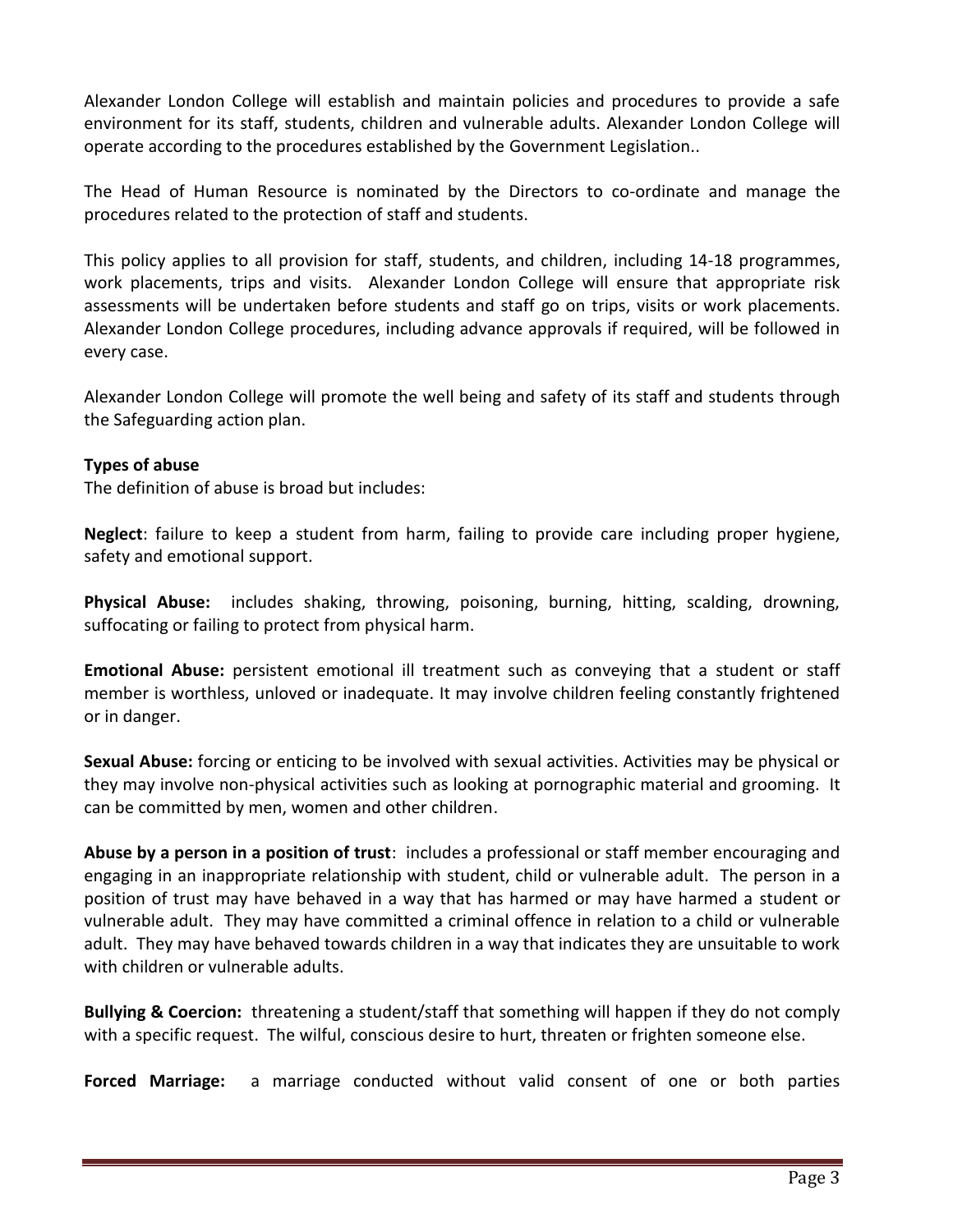**Domestic Violence:** any threatening behaviour, violence or abuse between adults who are or have been in a relationship, or between family members.

**Fabricated and Induced Illness:** a parent or carer fakes or causes the symptoms of illness in a student/child who is under their care.

**Female Genital Mutilation or Circumcision**: any procedure involving the partial or total removal of the external female genitalia or other injury to the female genital organs, whether for cultural, religious, or other reasons.

**Extremism:** views and actions that promote: 1) violence against others 2) hatred towards others 3) undermining the rights of others

Possible warning signs of extremism and radicalisation include:

- A drop in attendance or a person goes missing
- An identity crisis re: family tension, social, religious, rejection of civic life, acute marginalisation or sense of victimisation

Family, community or social factors include:

- Older sibling or family members involved in extremism
- Reasons to believe a someone may be a risk of being targeted
- Evidence of access to social media with extremist content

Evidence young people or adults are involved in extremism include:

- Interest in or use of extremist or hate crime terms
- Preaching extremist views
- Disseminating on/offline extremist material
- Actively recruiting for an extremist cause

Alexander London College is clear that extremism and radicalisation should be viewed as safeguarding concerns. We value freedom of speech and the expression of beliefs. Children, learners and staff have the right to speak freely and voice their opinions. However, we are clear that any manipulation or exploitation of the staff and students at Alexander London College through the normalisation of extreme views that could leave them vulnerable to radicalisation will be responded to by the use of our safeguarding procedures and the involvement of our partner agencies. It is the responsibility of Alexander London College staff to report concerns no matter how minor the issue may seem.

#### **Responsibility**

It is the responsibility of **all** Alexander London College to familiarise its employees and students with the Safeguarding Policy and Procedure and to adhere to them at all times.

It is the responsibility of the Head of Human Resource to ensure all disclosures and concerns are referred in accordance with the policy and legislation.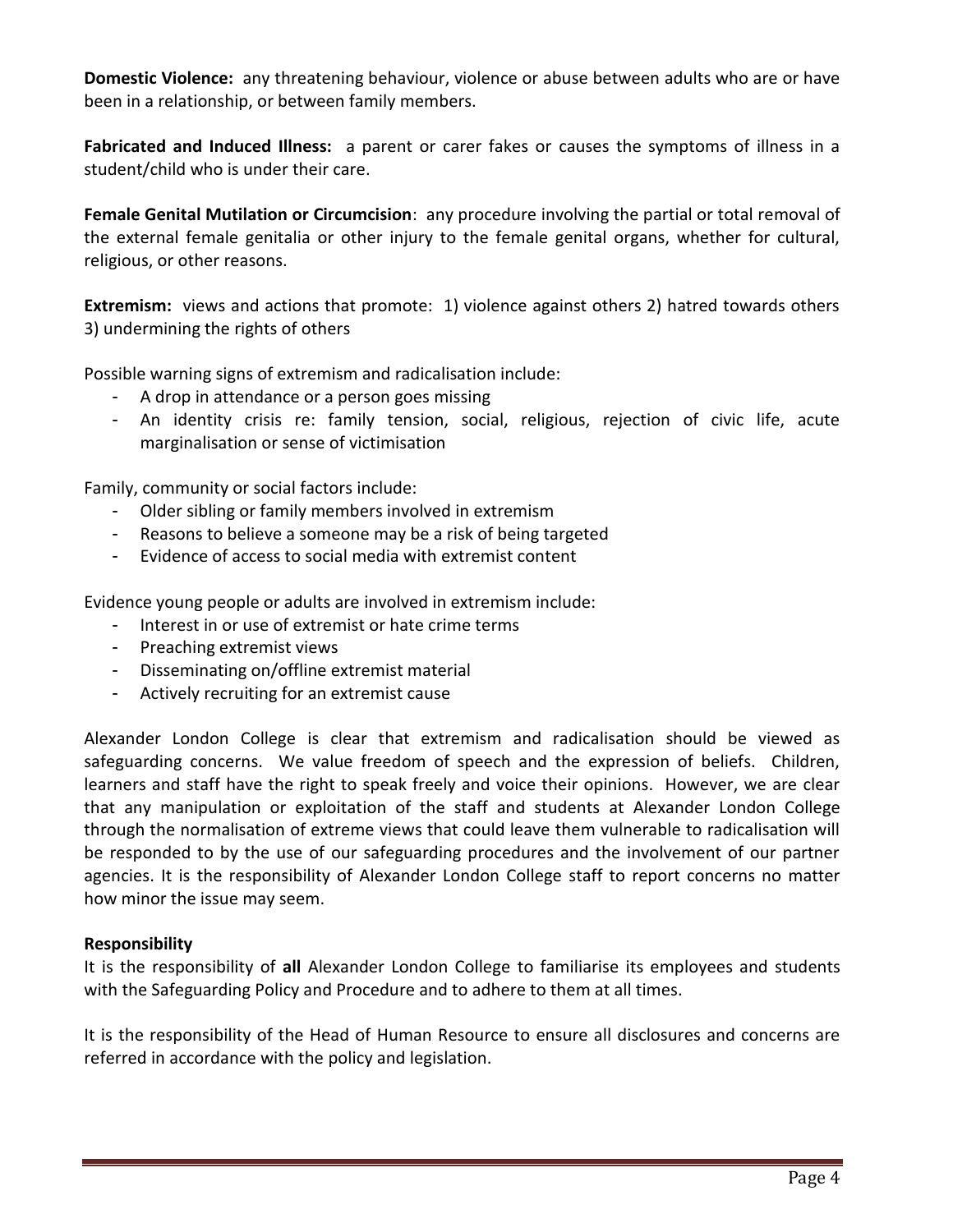# **The Directors**

The Directors of Alexander London College have overall statutory responsibility. It is their responsibility to ensure the delegation of this responsibility to Alexander London College's Head of HR.

## **Guidance for managing a safeguarding disclosure, allegation of abuse or concern**

If a safeguarding disclosure is made or staff have a safeguarding related concern they should:

- Reassure the individual that they have done the right thing in making the disclosure
- Listen and do not make assumptions or ask leading questions
- Document the conversation using the individuals own words, on the internal referral form
- Do not promise confidentiality
- Record the date, time, individuals involved and any witnesses when recording a discloser or concern
- Ensure the written record makes clear what is factual and any separates any concerns formed from opinion, is legible, comprehensive, clear, factual and free from jargon and abbreviations
- Ensure that the individual is informed that the disclosure will be referred to a Designated Safeguarding Officer (DSO)
- Submit the internal referral form immediately to a DSO in an envelope marked 'Private and Confidential' or via email marked 'Private and Confidential' within 2 hours.
- Phone or speak to a DSO immediately to ensure that the email or envelope is received and opened within 2 hours of the disclosure.

#### **Allegations against staff**

Alexander London College will deal with allegations of by staff according to the Disciplinary Policy and in conjunction with the legislation. Allegations against staff will be reported as required in 'Child protection: Preventing Unsuitable People from Working with Children and Young Persons in the Education Service', any allegation or suspicion of abuse of a student or young person by a member of staff will be reported to the Director within 2 hours. The staff member may be suspended from duty whilst the investigation takes place. Where possible, staff will be transferred or given duties that do not involve contact with students whilst the investigation takes place. Decisions to suspend staff whilst an investigation takes place and to refer allegations to external agencies will be made by the Director. Staff allegations will to be referred to the lead Local Authority Designated Officer (LADO), If immediate action is required to protect a child, this will be discussed with the LADO. Outside of 9am-5pm, the Emergency Duty Team or local Police (Met switchboard – 101 or in an emergency 999) will be contacted by the Safeguarding Officer or a Deputy.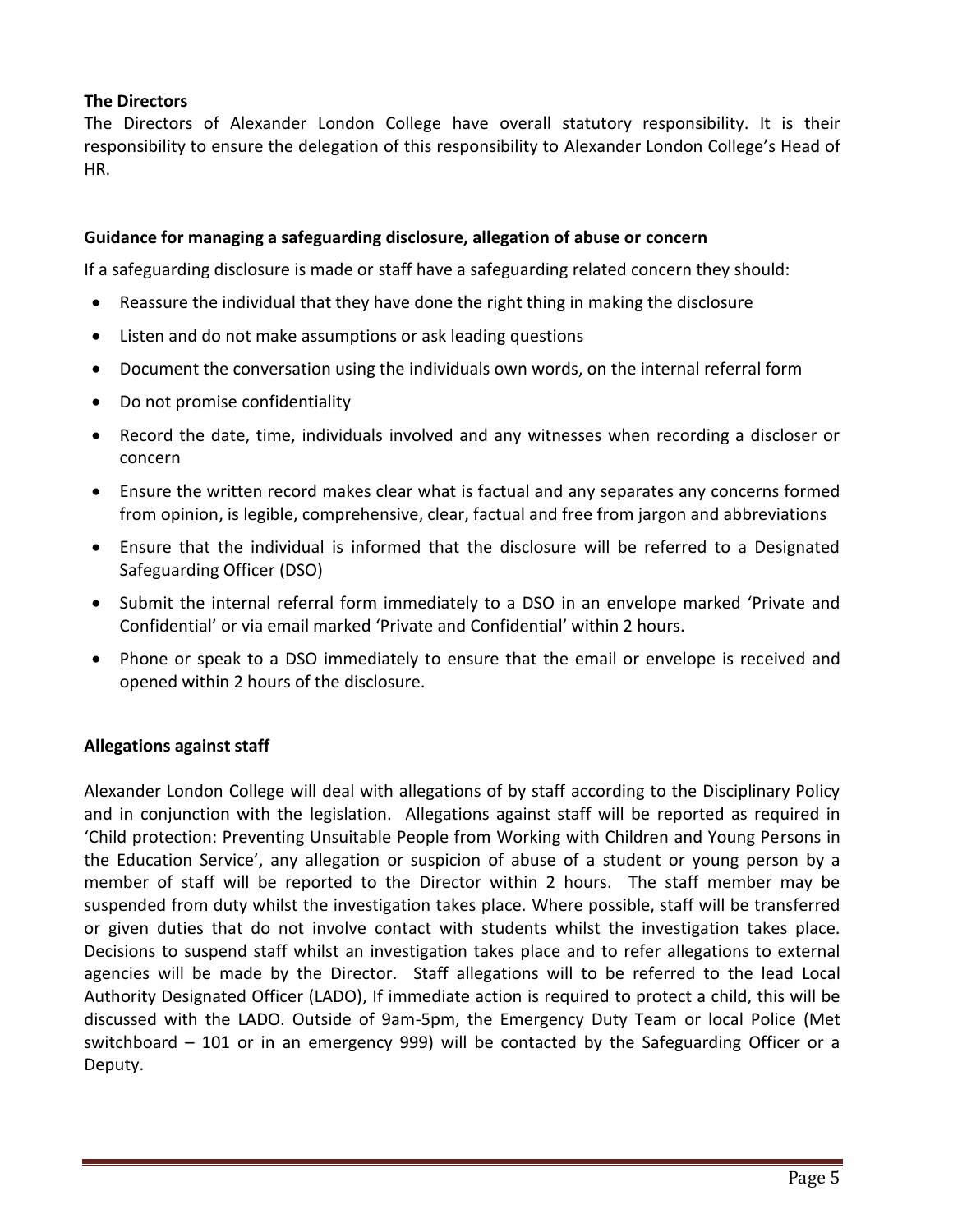## **Whistle-blowing**

If an allegation is made against a Deputy it must be reported to the Head of HR and if it is made against the Head of HR it must be reported to the Director.

Where an allegation against a member of staff has been made either to an employer, police or Local Authority Safeguarding Children Board, Children and Young People services, the Head of HR will liaise with the appropriate agencies. It is the responsibility of the Head of HR to inform the Local Authority Designated Officer and to follow the guidance and timescales detailed within "Working Together to Safeguard Children". If the Head of HR is the subject of the allegation, the Director will liaise will appropriate agencies. Every effort will be made to maintain confidentiality and guard against publicity while an allegation is being investigated and considered.

## **Administrative arrangements and record keeping**

Good record keeping is an important part of the accountability of professionals. All staff that have concerns must record their concerns appropriately. This includes the completion of Alexander London College's Internal Safeguarding Referral form. When completing a Safeguarding Referral form the information must provide a full and accurate instantaneous record of the events, any disclosure(s) and concerns. Additionally records must include any actions taken and the details of those to whom the disclosure or concern(s) were reported. All hard copy referral forms and records will be collated and archived by the Head of HR.

## **Education and Training**

All Staff inductions include safeguarding policy and procedures. Mandatory training is provided for all staff on safeguarding, including Prevent training. Nominated staff, teachers and assessors are required to complete level 2 safeguarding training. The DSO is required to complete Level 3 Safeguarding Training at least every two years. Alexander London College is committed to ensuring that refresher training for staff is provided as required.

#### **Review**

The Safeguarding Children, Staff and Students Policy and Procedures will be reviewed annually as required by Department for Education guidance 'Safeguarding'. The policy will be published on Alexander London College's intranet and will be referred to in the learner guide.

#### **Complaints**

Any complaints or disputes related to the scope or implementation of this policy should be referred immediately to the Director.

#### **Reporting/Referring a Concern**

**There are four main stages to referring a concern. Please read these and the NOTES below carefully before starting the procedure.**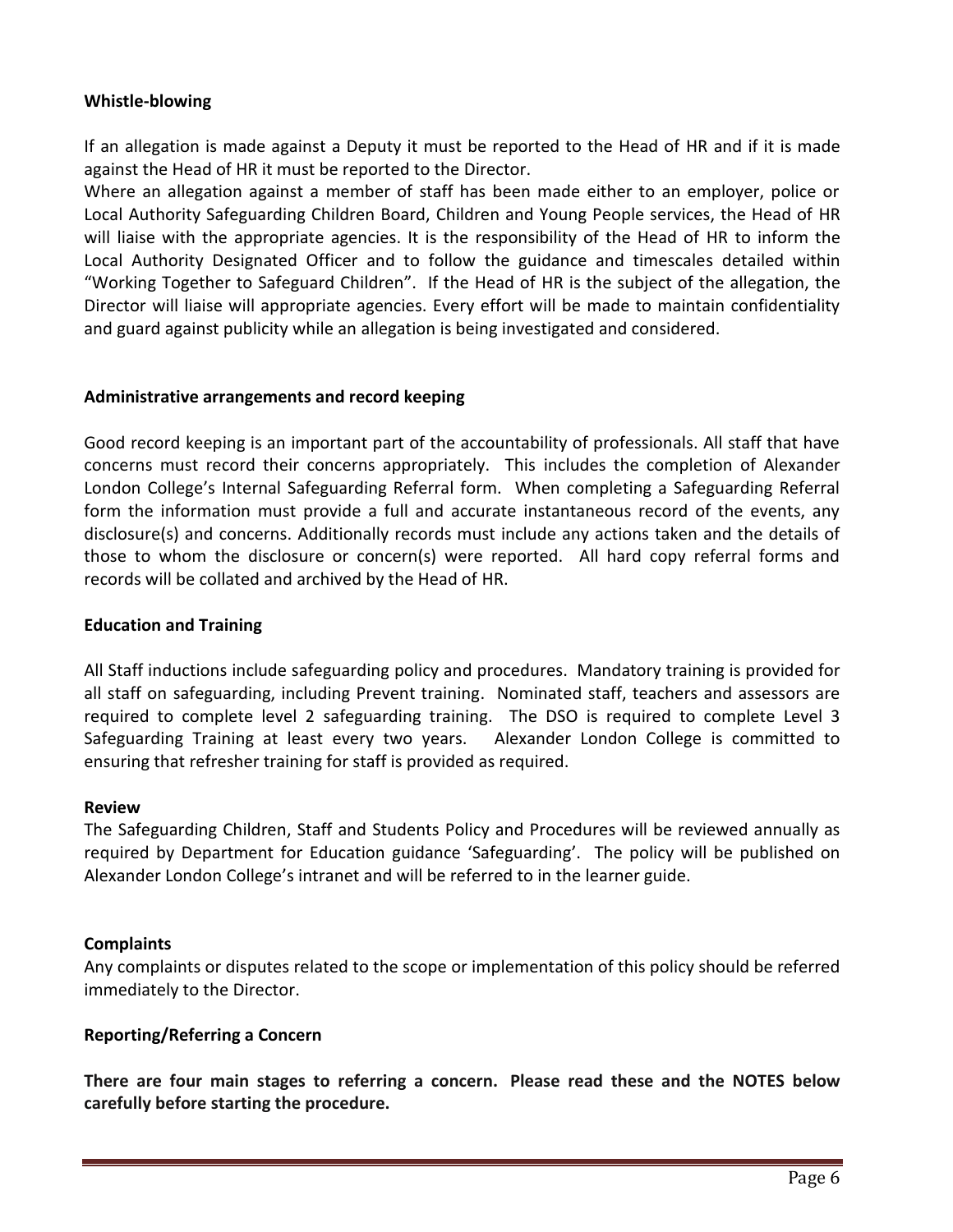## **1. RAISING A CONCERN**

You should begin by having a discussion with an appropriate member of College:

# **Students** should discuss with their **Personal Tutors Staff** should discuss with their **line manager**

You must discuss all concerns with the Personal Tutor and asking that the information you discuss be treated sensitively. You may choose not to identify who the concern is about and instead discuss this in an anonymised way. If, after discussion, it is felt by the Tutor that the concern may be legitimate, you should arrange a meeting with a Local Adviser. You and the member of College you have shared your concern with should attend this meeting together wherever possible.

You may find it useful to consider the Vulnerability Assessment Framework below.

# **2. MEETING WITH THE HEAD OF HR/INTERNAL REFERRAL**

It is the role of Head of HR to help you consider your concern and any basis for it carefully so as to determine if the concern may be genuine, if more information is required, or to consider if the concern may have arisen from misunderstandings. Outcomes of meetings with Head of HR are decided together with the persons raising concerns and depend on the information discussed.

As above, it may not be necessary to name the person(s) you are concerned about initially. However, if the discussion suggests it is worth investigating the matter further, the Head of HR may request some details at the end of the meeting so they can contact someone closer to the person(s) you are concerned about (e.g. their Personal Tutor/Senior Tutor/line manager), to understand whether the concern may be genuine.

Once further information has been gathered, a second meeting will usually be held to consider the concern more fully and to decide whether to close the matter or to refer the concern internally.

Head of HR will finalise with the Directors if it is necessary to consider offering the individual support via the Channel programme

# **4. REFERRAL TO CHANNEL**

Channel is an external multi-agency approach to supporting people who may be at risk of becoming radicalised or drawn into terrorism. This is led by Local Authorities and may include representation from social services and mental health professionals as well as the organisation making the referral.

# Support is offered on a voluntary basis, so before a referral can be made, a decision will need to **be taken over whether it is appropriate to have a conversation with the person(s) of concern to seek their consent for referral.**

In the case of a student, the Head of Student Support and HR, Registrar, and the Head of Academics are collectively responsible for agreeing to make a referral to the Channel Programme.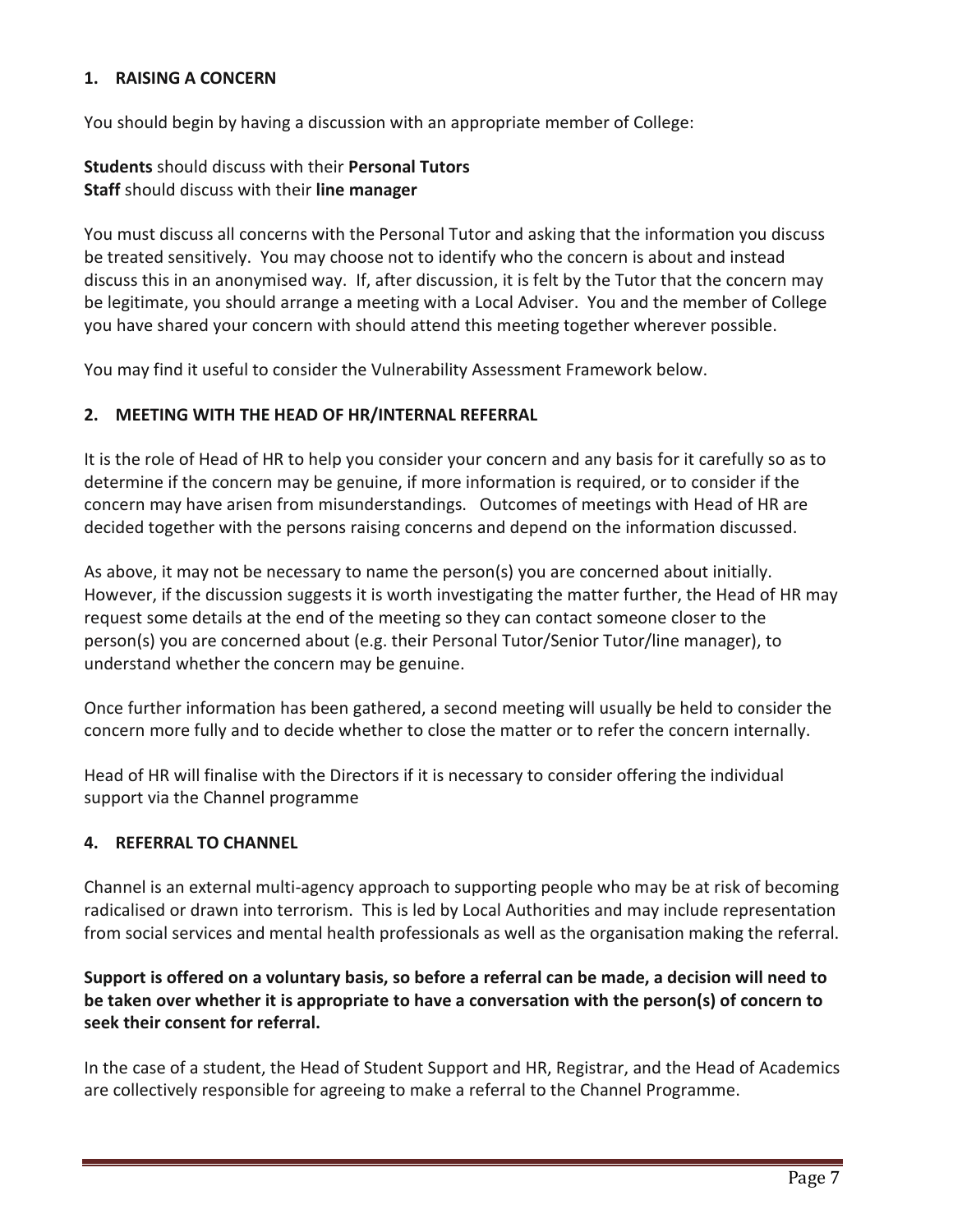In the case of a member of staff, the Head of Human Resources, Registrar and the Director are collectively responsible for agreeing to make a referral.

In all cases, the Head of HR as the College's Single Point of Contact (SPOC) for Prevent-related matters is responsible for contacting the external Channel programme.

**If the evidence suggests that Channel may not be the appropriate route, the Head of HR will contact the Local Authority Channel Adviser and**/**or the Local Channel Police Practitioner and seek further advice based on an anonymised version of the case**.

## **Supporting Documentation**

The policy has been developed in line with current national guidance of good practice and legislation; specifically:

- Children's Act 1989
- Children's Act 2004
- The Victoria Climbie Inquiry (2003) report
- What to do if you're worried a child is being abused 2015
- Working Together to Safeguard Children: A guide to inter-agency working to safeguard and promote the well-being of children 2015
- Keeping children safe in education Statutory guidance for schools and colleges 2015
- Information sharing Advice for practitioners providing safeguarding services to children, young people, parents and carers 2015
- Protection of Children's Act 1999
- Education Act 2002
- Education Act 2011
- Safeguarding Children in Education 2004
- Safeguarding Children (2005) report
- Safeguarding Children (2008) report
- London Child Protection procedure
- Newham Local Safeguarding Board policies and procedures
- Newham Local Safeguarding Board Action Plan
- Guidance for Safer Working Practice for Adults who work with Children and Young People DCSF 2009
- The Protection of Children in England: A progress report March 2009
- European Convention of Human Rights Act 1998
- Safeguarding Vulnerable Groups Act 2006
- Bichard report 2006
- Child protection: Safeguarding unsuitable people from working with children and young person's in the education services DfES 2002
- Safeguarding Children and Safer Recruitment in Education DCSF 2006